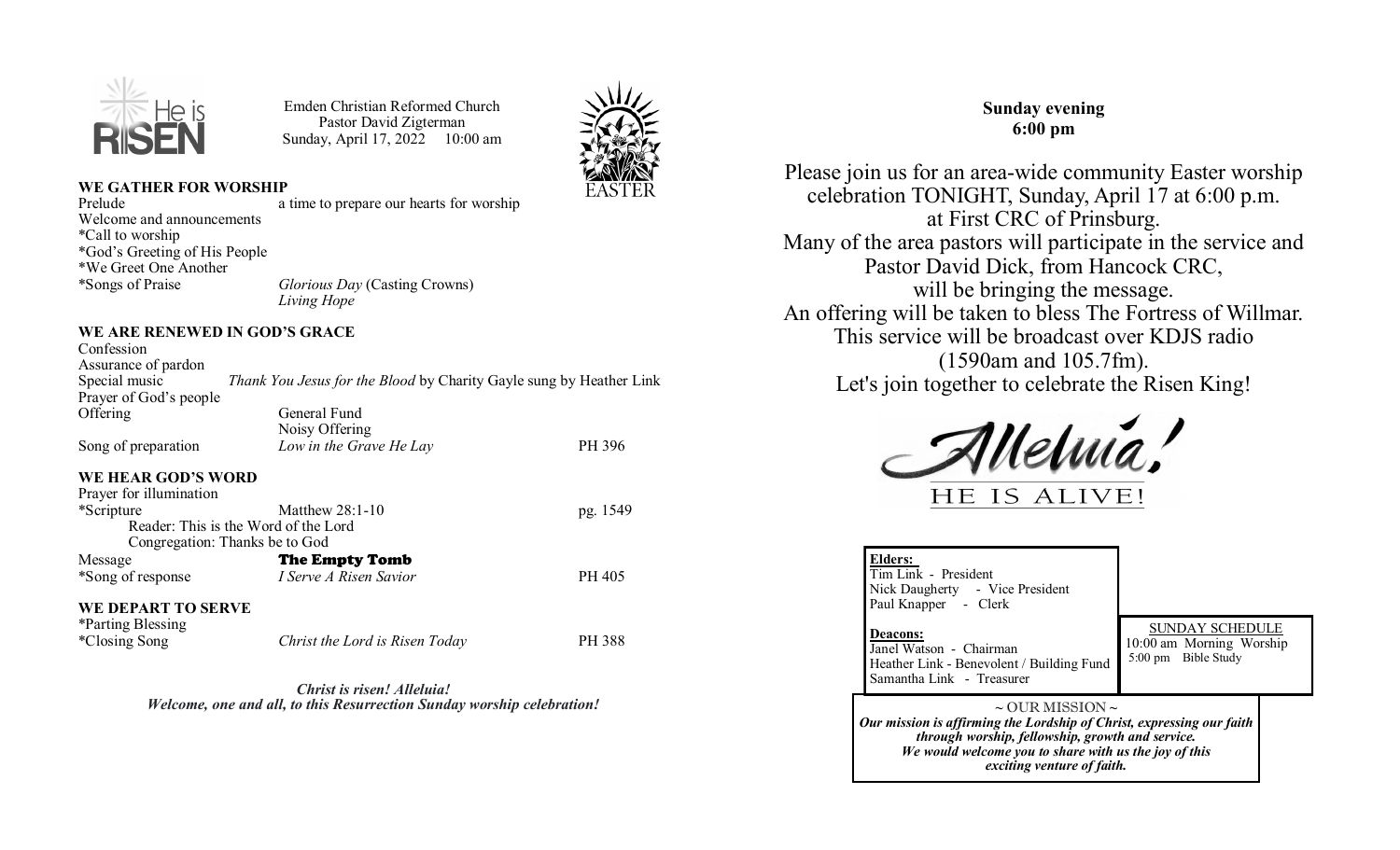## **ReFrame Ministries**

Groundwork: Crucified and Raise to Life with Christ - Good Friday and Easter mark the death and resurrection of Jesus Christ. Join Groundwork as we study Philippians 3:10-11, Galatians 2:20, Romans 6:1-14, and 1 Corinthians 15:12-23 to examine what the Apostle Paul teaches us about this gift of salvation by faith and our participate in both Christ's death and resurrection. Listen now at GroundworkOnline.com and subscribe to Groundwork's weekly emails for future episodes.

## **Faith Formation Ministries**

Faith Practice Reflection Tip - Read Revelation 7:9-13 and ponder or discuss the following questions. Easter Sunday is the most important celebration of the Christian year, and this passage paints the ultimate picture of Christian celebration. Have you ever imagined what that day will be like? Give it a try. (For more on faith practices from Faith Formation Ministries, visit bit.ly/FaithPracticesProject)

### **Resonate Global Mission**

Your Gift Will Go Twice As Far This Easter - He is risen! CRC churches traditionally take an offering for Resonate Global Mission on Easter Sunday. And this year, your offering will be matched dollar for dollar. As we celebrate the resurrection of Jesus, we are reminded that sharing the gospel is about more than telling—it's about living out the good news! This Easter, you can help Christian Reformed church planters, missionaries, and campus ministers live out the good news: www.resonateglobalmission.org/MatchMyGift!

### **CRC Communications**

Get Inspired This Summer - Join us August 4-6 in Tinley Park, near Chicago for Inspire 2022. Be refreshed by three days of speakers, worship, workshops, prayer, and fellowship with CRC members from across the continent. Register now for the early bird rate, and gather five or more from one church to get the group rate! Learn more at crcna.org/inspire

Emden Christian Reformed Church 320-329-3932<br>PO Box 390—518 5th Street NW Renville, MN 56284 PO Box 390—518 5th Street NW Renville, MN 56284<br>
e-mail: emdencrc@gmail.com web site www.emdencrc.org e-mail: emdencrc@gmail.com web site www.emdencrc.org<br>Secretary: Judy C Groen (320) 905-3921 e-mail: j.k.groen56284@gmail.com Secretary: Judy C Groen  $(320)$  905-3921 All Bulletin announcements due by Thursday noon. **Pastor David's office hours: Tuesday - Thursday 8:30—12:00 Pastor**'s Cell: 320-400-3023<br> **Pastor**'s Cell: 320-400-3023<br> **Pastor**<br> **Pastor**<br> **Pastor**<br> **Pastor**<br> **Pastor**<br> **Pastor**<br> **Pastor**<br> **Pastor**<br> **Pastor**<br> **Pastor**<br> **Pastor**<br> **Pastor**<br> **Pastor**<br> **Pastor**<br> **Pastor**<br> **Pastor**<br>  **without an appointment.**

You are welcome to stop in and visit

| Tim & Dawn Link       |
|-----------------------|
| <b>Nick Daugherty</b> |
| General Fund          |
| Heather & Heidi Lin   |
| Evelyn Zigterman      |
|                       |

**TODAY NEXT SUNDAY 4/24/2022 Greeters** Kevin & Dani Englstrom

**Sound System** Curt Groen **Offering CMCS Tuition Support**<br> **Coffee Hour** Samantha Link & Janel k **Coffee Hour** Samantha Link & Janel Watson **Nursery** Dawn Link

#### **CHURCH CALENDAR**

|                                                            | Sunday, April 17: 8:30 sunrise service, 9:00 0am pancake breakfast,      |
|------------------------------------------------------------|--------------------------------------------------------------------------|
| 10:00 am regular service                                   |                                                                          |
| Saturday, April 23 <b>Bridal shower for Alannah Parmer</b> |                                                                          |
|                                                            | Sunday, May 1: Communion (thank offering for The Broken); potluck dinner |
| Saturday, May 7: Church cleanup day                        |                                                                          |
|                                                            |                                                                          |

## **CHURCH FAMILY**

Please join us for an Open House Bridal shower for Alannah Parmer bride-to-be of Nick Daugherty on Saturday April 23 from 9:30-11:30 at Emden CRC in Renville. The couple is registered at Bed, Bath & Beyond and Target. Please bring your favorite recipe to share with the bride!



## **CHURCH ANNOUNCEMENTS**

**Anne Groen will be printing the bulletin for next week**, Sunday, April 24. Please have all announcements to Anne by 4:00 on Thursday. annemsgroen6987@gmail.com

We will have worship each Sunday at 10:00 am. You can also watch our services on our Facebook page: https://www.facebook.com/emdencrc. The sermon will continue to be made available on the website.

Next Sunday, April 24, Tony Krossman will be leading worship.

These are the dates for Sunday School for the remainder of the year:





4/24, 5/8, 5/22

On May 1 we will have Communion and a potluck meal after the service. Please bring a dish that is big enough to share.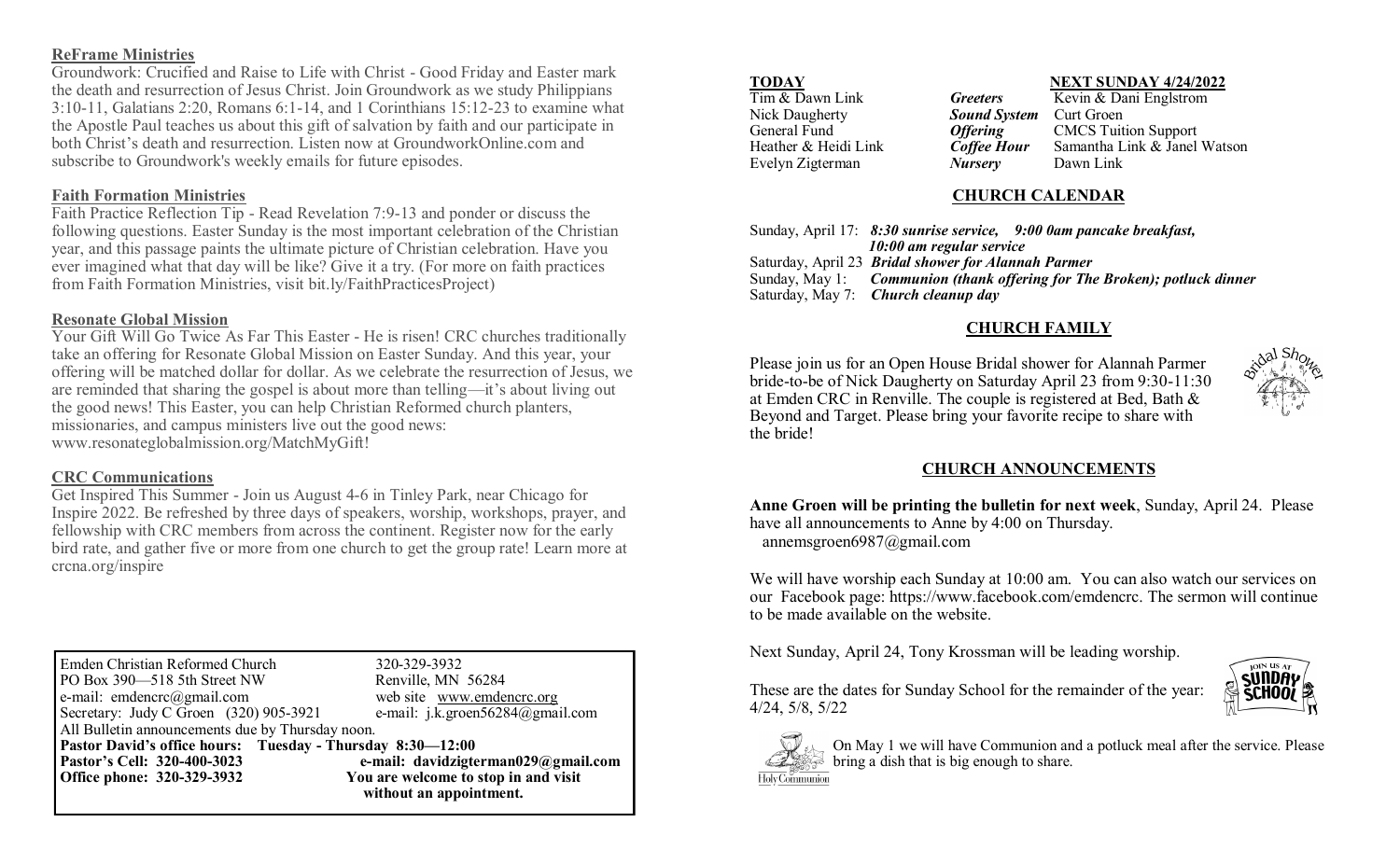

THE PRAYERS OF THE CHURCH



to pray for our nation.

Emden coffee mugs are here! Those who have paid ahead of time should check their mailbox. If you would like to purchase one, see Heather Link. The cost is \$8

| <b>COUNCIL NOTES</b>         |                                                                                     |             |  |  |  |
|------------------------------|-------------------------------------------------------------------------------------|-------------|--|--|--|
| Treasurer report             |                                                                                     |             |  |  |  |
|                              | March Beginning balance                                                             | \$23,951.44 |  |  |  |
|                              | Total deposits                                                                      | \$6,736.00  |  |  |  |
|                              | Total expense                                                                       | \$7,820.95  |  |  |  |
|                              | <b>Ending Balance</b>                                                               | \$22,866.49 |  |  |  |
| Benevolent Fund - \$3,670.22 |                                                                                     |             |  |  |  |
| Building Fund - \$15,371.38  |                                                                                     |             |  |  |  |
| Notes:                       | We will have a church and cemetery cleanup day on Saturday, May 7 beginning at 9am. |             |  |  |  |

Please consider this prayer challenge: spend 1 minute each night at 8:00 pm

A total of \$2,854 was collected this week for the Luke Society's ministries in Ukraine. Thank you for your generosity to this ministry.

### **COMMUNITY ANNOUNCEMENTS**

#### Friendship Bible Study



**Friendship Bible Study**: Monday, April 18, 7:00 pm at Rock of Life Church, Willmar. Pizza for our snack. This is our last meeting for this year.

#### **CMCS Legacy Dinner - April 22**

We are looking forward to hosting the 40th Annual Legacy Dinner this Friday, April 22. Reserved seats are complementary and required. Dinner begins at 6:30, with a punch reception prior. Entertainment for the evening will be provided by Bonnema Sisters Dueling Pianos and Jett Skrien, Illusionist from Northwestern College in Orange City, IA. Please remember to RSVP by Tuesday, April 19 on the CMCS homepage or by calling the school office at 978-8700.

#### **New 2 You Thrift Store Donation Drive**

The CMCS Junior Class will be collecting donations on Friday, April 22. If you would like a student to pick up your donations, please notify the High School office to be placed on the list.





**MS FUNDRAISER** Sunday, April 24, at Dave's Place (formerly Bart's). Drive-up / pick-up Enter in Alley East of Main Street Bar & Grill. Pork Sandwich, cheesy hashbrowns, coleslaw, & cookie. Free Will donation. Also a bake sale.

#### **CMCS Spring K-5 Elementary Concert**

The CMCS Music Department invites you to join us for the Spring Elementary Concert in the High School Gym at 7:00pm on Thursday, April 28.



The Prairie Arts Chorale presents *Words Of Wisdom*, their spring concert series. Tickets are \$12 in advance, \$15 at the door, students under 18 are free. Contact Paul Knapper for tickets. Check the bulletin board for locations and dates of concerts.

#### **Why Christ calls us to worship**

Easter services are usually well attended, but what about other weeks? What draws you to worship on an "average" Sunday, and what might Jesus have in store for people in the pews?

Consider this from Pastor Charles Aaron: "Did we come to church this morning thinking it was a safe thing to do? Did we come with some expectation of receiving a blessing, a bit of comfort, but no real challenge? Did we think about the possibility that encountering Jesus would rearrange our lives, explode our priorities, cause us to give more than we ever expected? Did we think we could get a little something from Jesus, a dose of grace to help us through the week? Did we come for the fellowship, the music, the spiritual boost? No one can argue with those reasons."

He continues: "The risen Christ, however, may have had other plans for this worship service. Christ may want to come under our skins and transform us. Christ may see through us so that something we have well hidden comes to the surface. Christ may kick out from under us the things we use to prop ourselves up but that we don't really need. Are we ready for that? Did we bargain on that when we walked through the door today?"